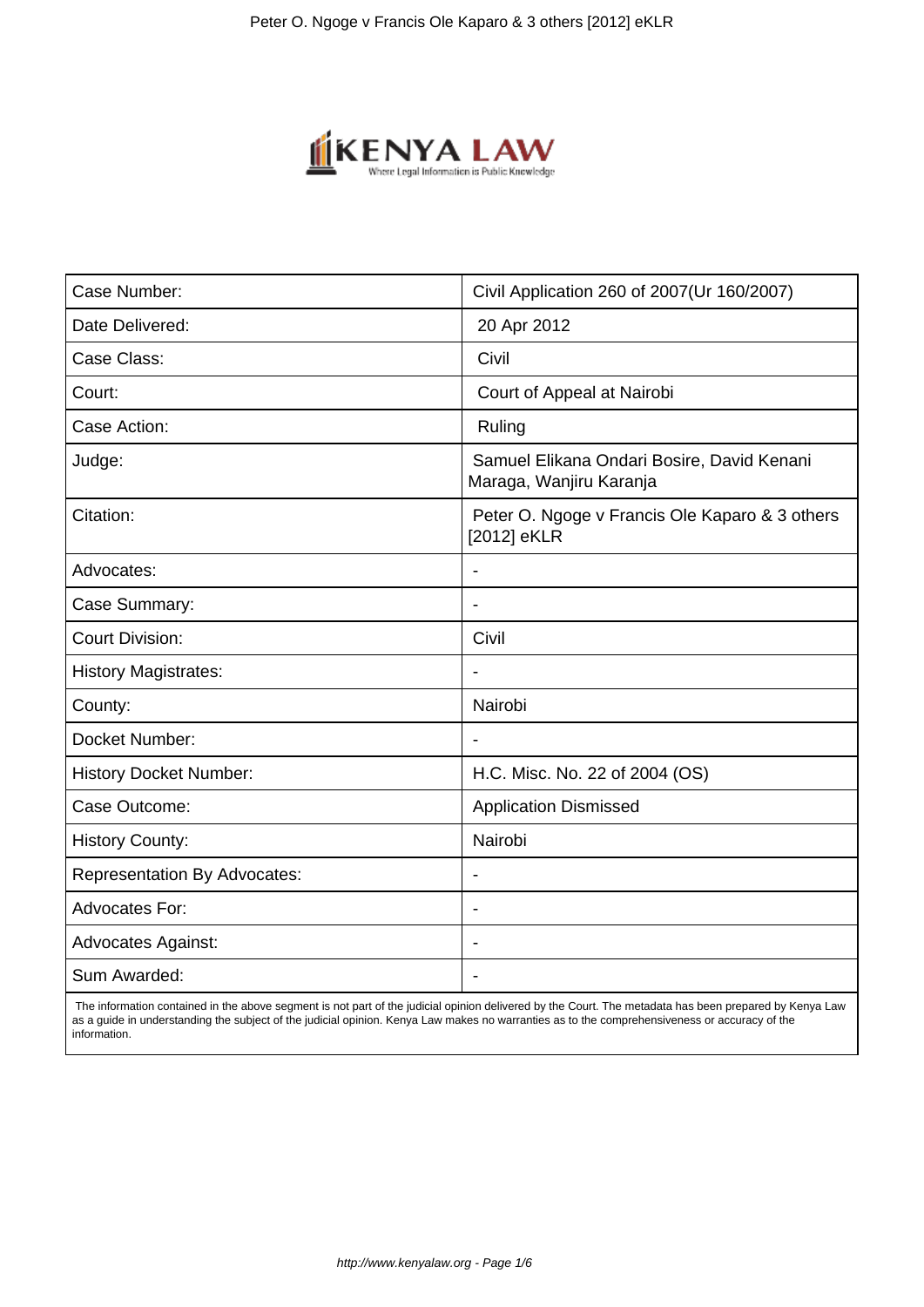# **IN THE COURT OF APPEAL**

# **AT NAIROBI**

#### **(CORAM: BOSIRE, KARANJA & MARAGA, JJ.A)**

#### **CIVIL APPLICATION NO. NAI. 260 OF 2007(UR 160/2007)**

#### **BETWEEN**

 **PETER O. NGOGE ………………………………....……………... APPLICANT**

**AND**

**HON. FRANCIS OLE KAPARO ………………………... 1ST RESPONDENT THE CLERK OF THE NATIONAL ASSEMBLY .…...… 2ND RESPONDENT THE ELECTORAL COMMISSION OF KENYA ……… 3RD RESPONDENT THE HON. ATTORNEY-GENERAL …………………… 4TH RESPONDENT**

(An application for leave to appeal against the Ruling and Order of the High Court of Kenya at Nairobi (Nyamu, Wendoh & Dulu JJ) dated  $9<sup>th</sup>$  October, 2007

**in**

**H.C. Misc. No. 22 of 2004 (OS)**

**\*\*\*\*\*\*\*\*\*\*\*\*\*\*\*\*\*\*\*\*\*\*\*\*\*\*\*\*\***

#### **RULING OF THE COURT**

1. In his notice of Motion dated 18th October, 2007 and brought under **Rules 1 (3), 39, 42** and **43** of the **Court of Appeal Rules** (the Rules), the Applicant seeks leave to appeal to this court against the ruling of the High Court delivered on  $9<sup>th</sup>$  October, 2007 by Nyamu, J (as he then was), Wendoh and Dulu, JJ in Nairobi H. C. Misc. Application No. 22 of 2004 (OS). He also seeks that the costs of this application be paid by the Respondents. The application is based on the grounds that the Applicant's intended appeal is arguable and has overwhelming probability of success; that unless leave was at that time granted immediately some of the prayers in the OS would be overtaken by events thus rendering the intended appeal nugatory; that the ruling is unconstitutional, unjustified, and unreasonable as well as a clear manifestation of bias against the Applicant; that the Attorney General has not controverted the Applicant's claim in the OS; that in flagrant violation of **Section 37** of the retired Constitution there had been no elections of the Speaker of the National Assembly since 22<sup>nd</sup> January, 2003 when the President, nominated members and constituted the National Assembly; and that this Court should uphold the Constitution as the supreme law of this country by granting the leave sought.

2. The facts giving rise to this application are briefly these. After the 2002 General Elections in Kenya, the Hon. Ole Kaparo and the Applicant were nominated as candidates to contest for election to the office of the Speaker of the Kenyan National Assembly. Those elections were held in Parliament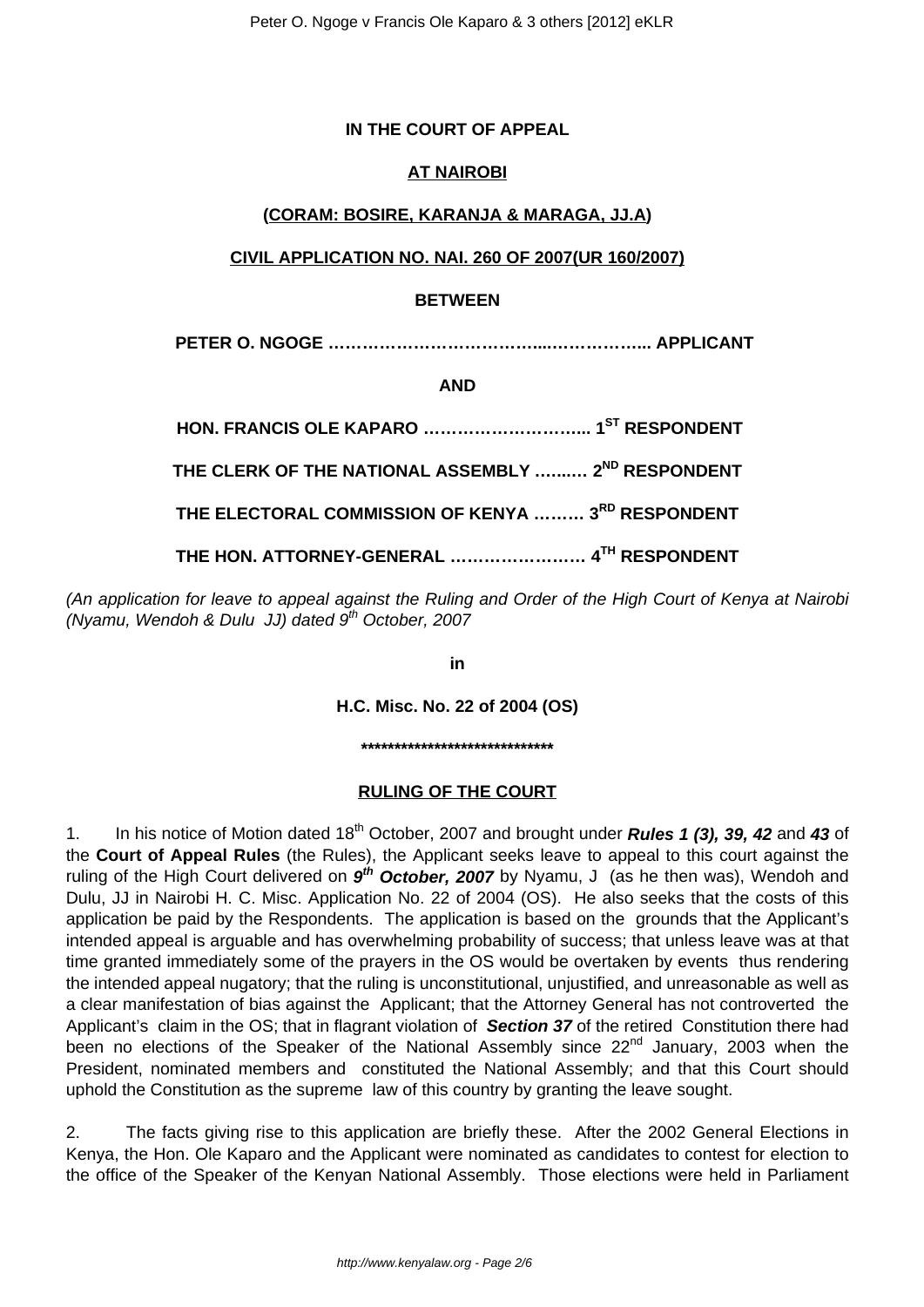Buildings on 9<sup>th</sup> January, 2003 and were presided over by the Clerk of the National Assembly, the second Respondent. Hon. Ole Kaparo, the first Respondent garnered 205 votes while the Applicant garnered 2 votes. Consequently the Clerk declared the first Respondent the winner.

3. Aggrieved by those results, on  $12<sup>th</sup>$  January, 2004 the Applicant filed Nairobi H. C. Misc. Application No. 22 of 2004 and sought several declarations. Those relevant to this appeal were to the effect that the purported election of the Speaker was unconstitutional and therefore null and void. The Applicant's contention was premised on the ground that under **Section 31** of the retired Constitution which was operative at that time, the National Assembly consisted of both elected and nominated members of Parliament. The President appointed nominated members of Parliament on 22<sup>nd</sup> January, 2003. As of  $9<sup>th</sup>$  January, 2003, therefore, the National Assembly was not properly constituted and according to the Applicant, it was actually non-existent hence his contention that the purported election of the Speaker on  $9<sup>th</sup>$  January, 2003 was null and void. The other declarations the Applicant sought in that OS were that anything the first Respondent and or the National Assembly did under the superintendence of the first Respondent was also illegal and as such null and void.

4. Upon being served, the Respondents engaged various counsel to represent them. By a Notice of Appointment of Advocate dated 4<sup>th</sup> May, 2004 signed by D.O. Rabala, the Litigation Counsel, and filed in Court on 6<sup>th</sup> May, 2004, the Hon. the Attorney General intimated that he would act for himself in the matter. On 30<sup>th</sup> January, 2004 Jemimah Keli Advocate entered appearance for the Electoral Commission of Kenya. On 19<sup>th</sup> August, 2004, M/s Oraro & Co. Advocates entered appearance for the Clerk of the National Assembly, the second Respondent.

5. In his Chamber summons dated  $8<sup>th</sup>$  October, 2007 the Applicant sought a review of the earlier High Court order of 27<sup>th</sup> June, 2007 on the grounds that Mr. George Oraro, Advocate had intermeddled with the proceedings by purporting to appear and raising a preliminary objection on behalf of the National Assembly which was not a party. He based his prayer for review on a letter dated 27<sup>th</sup> July, 2004 which he claimed the Attorney General had written purporting to appoint Mr. Oraro to act for the National Assembly. The Applicant also took issue with Ms Jemimah Keli appearing for the Electoral Commission of Kenya (ECK) and Stella Munyi appearing for the Attorney General. According to the Applicant, Ms Keli was an employee of ECK and was therefore not supposed to appear for her employer. He contended that Ms Munyi having not filed any Notice of Appointment, she should not have been allowed to appear for the Attorney General or the first Respondent.

6. In response to that Application, M/s Oraro & Co. Advocates filed a notice of preliminary objection challenging the competence of the application. After hearing arguments on that preliminary objection, the High Court struck out the affidavit in support of that application as being scandalous and consequently dismissed the application itself. It is against that order that the Applicant seeks leave to appeal.

7. Relying on his affidavit in support of the application, Mr. Ngoge, the Applicant reiterated the grounds upon which this application is brought as summarized above and added that since the appointment of the nominated members of the National Assembly, the Clerk of the National Assembly had refused to place the Applicant's application to be elected Speaker dated 3<sup>rd</sup> January, 2003 on the floor of the House; that despite the fact that the Attorney General had filed a notice of appointment of advocate as appearing for all the Respondents in the OS, the learned Judges exhibited open bias and intellectual dishonesty by allowing Mr. George Oraro, who had not and could not have been appointed to act for the National Assembly as he was at that time suing it, to appear for the National Assembly which was not even a party to the OS and ambush the Applicant with a preliminary objection as to the competency of his OS; that the learned Judges of the High Court erred in allowing Mr. Oraro to raise a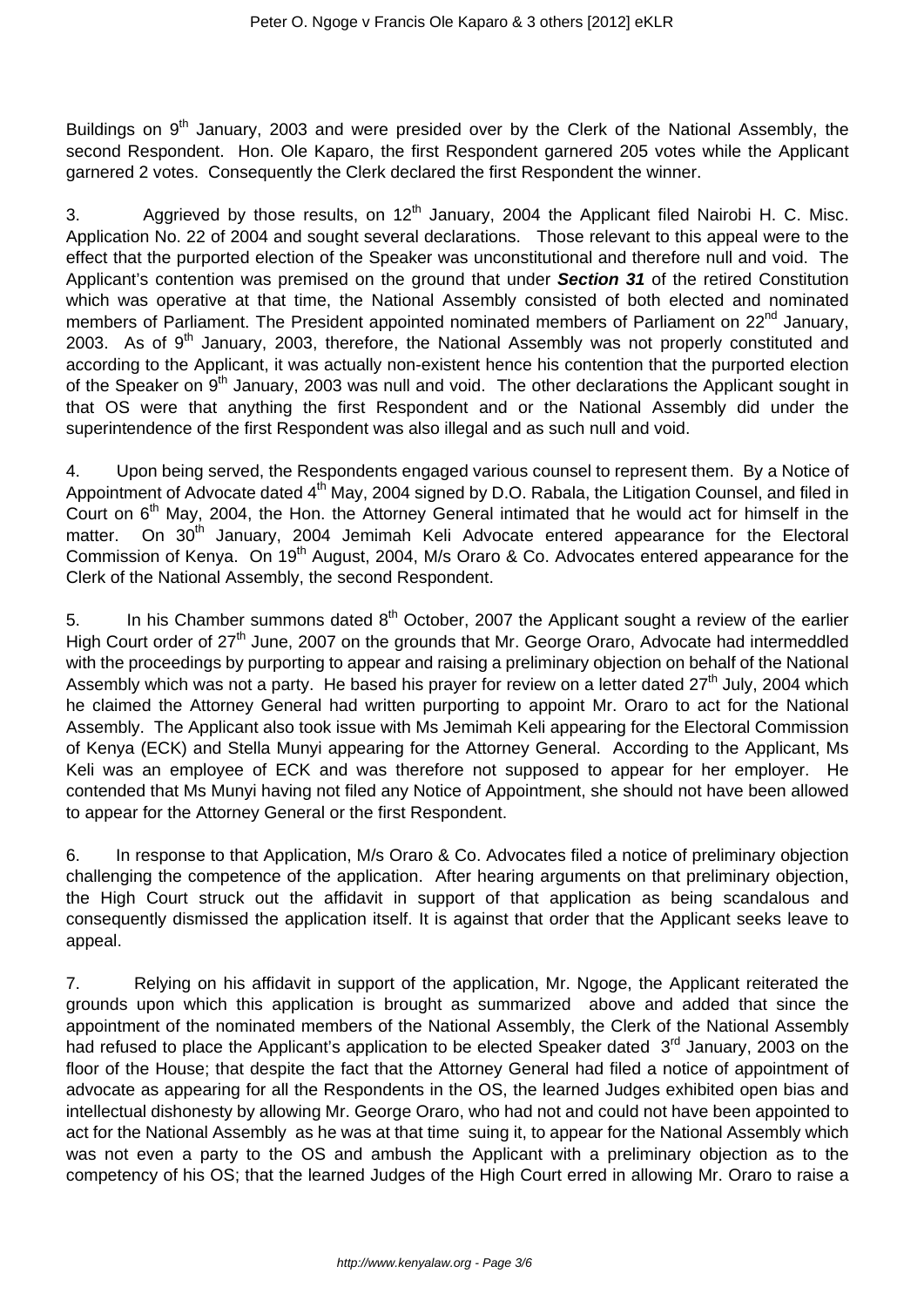preliminary objection and thereby buy time for the first Respondent who had not been elected Speaker to illegally continue exercising the powers and performing the functions of that office; that learned Judges of the High Court exhibited open bias by dismissing the Applicants application and refusing to grant him leave to appeal without assigning any reasons therefor; and that in the circumstances the Applicant's intended appeal is arguable and this court will also subvert the Constitution if it does not grant him leave to appeal. The Applicant concluded that even though his intended appeal has been overtaken by events its determination will nevertheless vindicate and enable him to sue for damages.

8. The application is opposed. Mr. Amoko, holding brief for Mr. Oraro for the second Respondent, submitted that this application is frivolous and vexatious as the Applicant has not demonstrated that he has an arguable appeal. He submitted that Mr. Oraro filed a notice of appointment and raised the preliminary objection on behalf of the 2<sup>nd</sup> Respondent and not the National Assembly. Given the fact that the Applicant was complaining of delay, he concluded, the High Court was right in refusing to grant him leave so that it could proceed with the hearing of the OS itself before the first Respondent, whose election as Speaker of the National Assembly the Applicant was challenging, served his full term.

9. Mr. Owino, holding brief for Mr. Murgor for the 3<sup>rd</sup> Respondent, associated himself with Mr. Amoko's submissions in opposing this application. Ms Munyi for the fourth Respondent, also opposed the application. She submitted that as the matter was urgent, the High Court was entitled to deny the Applicant leave so that it could proceed to hear the main application.

10. In response to those submissions, the Applicant maintained that Mr. Oraro raised the preliminary objection on behalf of the National Assembly which was not a party in the matter. In allowing him to raise the preliminary objection, the High Court denied the Applicant his right to a fair hearing contrary to **Section 77** of the retired Constitution.

11. We have considered these rival submissions and carefully read the record in this application. As we have pointed out the Applicants main complaint in the OS was that the first Respondent had irregularly been elected Speaker and sought that the matter be heard expeditiously. Instead of pursuing that course of action, he started challenging counsel appearing for the parties. It was none of his business which counsel appeared for which party. At any rate that contention was totally misconceived.

12. In respect of Mr. Oraro, the Applicant completely misapprehended the import of the Attorney General's letter of 27<sup>th</sup> July, 2004. The Attorney General never appointed Mr. Oraro to appear for the National Assembly. For ease of reference we would like to set out verbatim the contents of that letter. It read:

# **"The Hon. Speaker has asked me to identify a suitable advocate to represent the National Assembly in the above case. In consultation with the Hon. Speaker, I have identified you as such an advocate.**

**If you accept the brief, please immediately get in touch with Mr. Samuel W. Ndindiri, the Clerk of National Assembly for instructions.**

# **Please note that the National Assembly will be responsible for your fees and disbursements and therefore you should agree with the said Clerk, the terms of your engagements."**

By this letter the Attorney General did not appoint Mr. Oraro to act for the National Assembly or any other party in the OS. This is a letter of introduction and recommendation. All that the Attorney General did was to recommend Mr. Oraro to the Speaker. It was the Speaker who finally decided to engage Mr.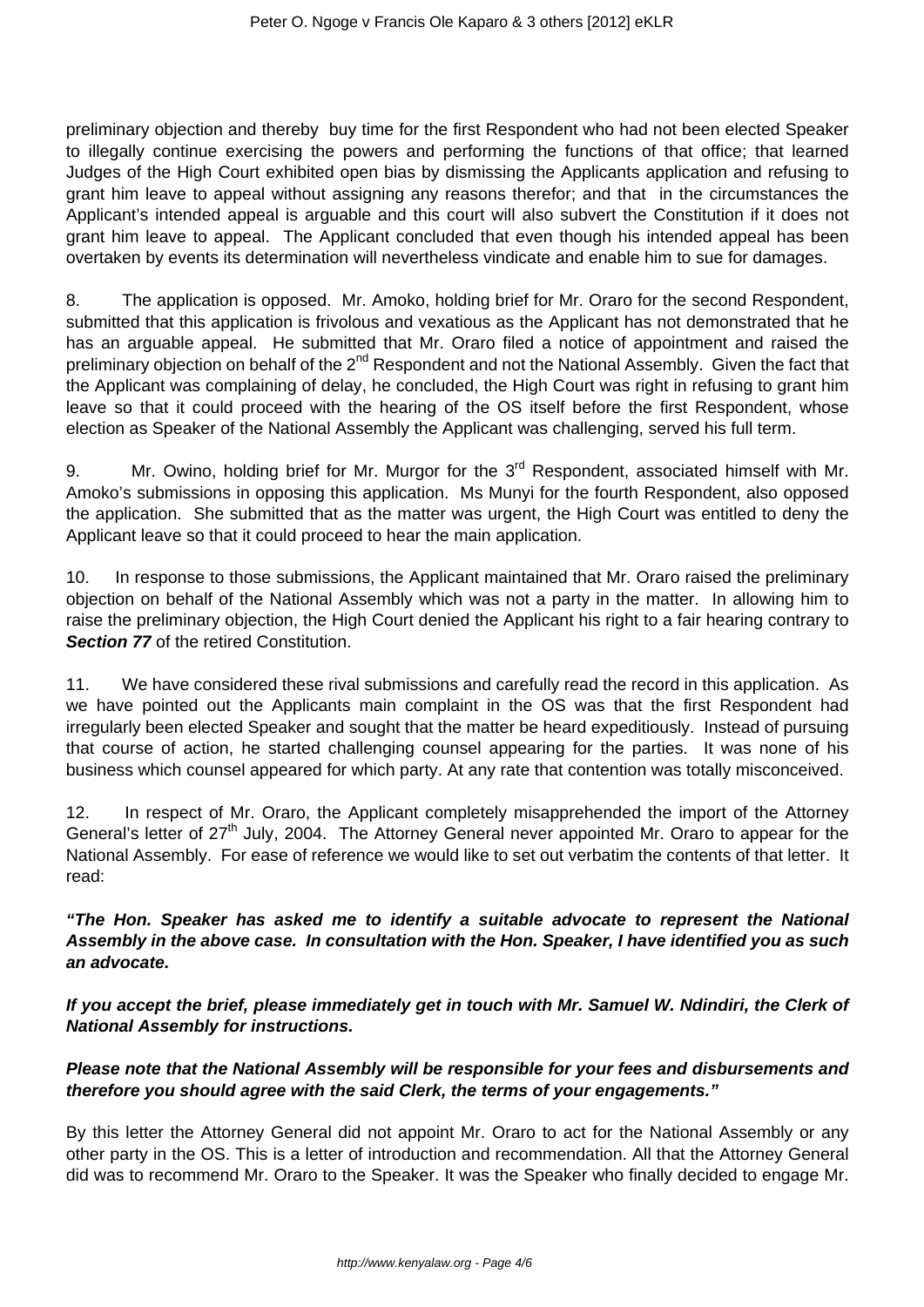Oraro and pay his fees.

13. The Applicant has made heavy weather of Mr. Oraro raising a preliminary objection on behalf of the National Assembly which is not a party to the OS. That contention has no basis. As we have pointed out, M/s Oraro & Co. Advocates entered appearance for the second Respondent. That firm drew and filed the preliminary objection dated  $8<sup>th</sup>$  August, 2007, challenging the competence of the OS itself. It also drew and filed the first Respondent's replying affidavit sworn on 6<sup>th</sup> September, 2004 by Mr. Samuel W. Ndindiri who was then the Clerk of the national Assembly. In the handwritten proceedings exhibited by the Applicant on page 421 of the record of this motion, Mr. Oraro is recorded as stating that he appeared for the second Respondent only. It is after that that he proceeded to raise the preliminary objection that led to the dismissal of the Applicant's application of  $8<sup>th</sup>$  August 2007.

14. We do not on our part see anything wrong even if Mr. Oraro raised that preliminary objection on behalf of the National Assembly through its Clerk who was a party. The Applicant's main complaint in the OS was that as the National Assembly had not been properly constituted as of  $9<sup>th</sup>$  January, 2003, the Clerk of the National Assembly erred in conducting the election of the Speaker. In conducting the elections, the Clerk was discharging his official duties, albeit according to the Applicant, irregularly. As far as the Speaker was concerned, and in our view rightly so, that is a matter that concerned the National Assembly. It should be recalled that among the prayers the Applicant sought in the OS included declarations that whatever the first Respondent did in his capacity as the Speaker of the National Assembly and whatever businesses the National Assembly transacted under his superintendence are null and void. Although we doubt if any court properly directing itself in the matter could issue such declarations against the National Assembly, the National Assembly was right to be jittery in the matter and could therefore not sit back and risk its businesses being declared null and void. In our view, the National Assembly was therefore entitled to be represented and heard in the OS. We suppose the reason why it did not apply to be joined in the OS is because its Clerk, in his official and not private capacity, was already a party and so it would ventilate its views through him.

15. We are in no doubt that the Applicant's chamber summons dated  $8<sup>th</sup>$  October, 2007 was a frivolous side show intended to keep the OS pending in court. We therefore find that the High Court was right in dismissing it so that it could deal with the issues raised in the OS before the first Respondent, whose election the Applicant was challenging, served his full term. Granting leave to appeal will not only be a waste of judicial time but will also assist the Applicant to perpetuate his side shows. We accordingly dismiss this motion with costs to the Respondents.

# **DATED and delivered at Nairobi this 20th day of April 2012**

**S.E.O. BOSIRE**

**……………………….**

**JUDGE OF APPEAL**

**W. KARANJA**

**……………………...**

**JUDGE OF APPEAL**

**D. K. MARAGA**